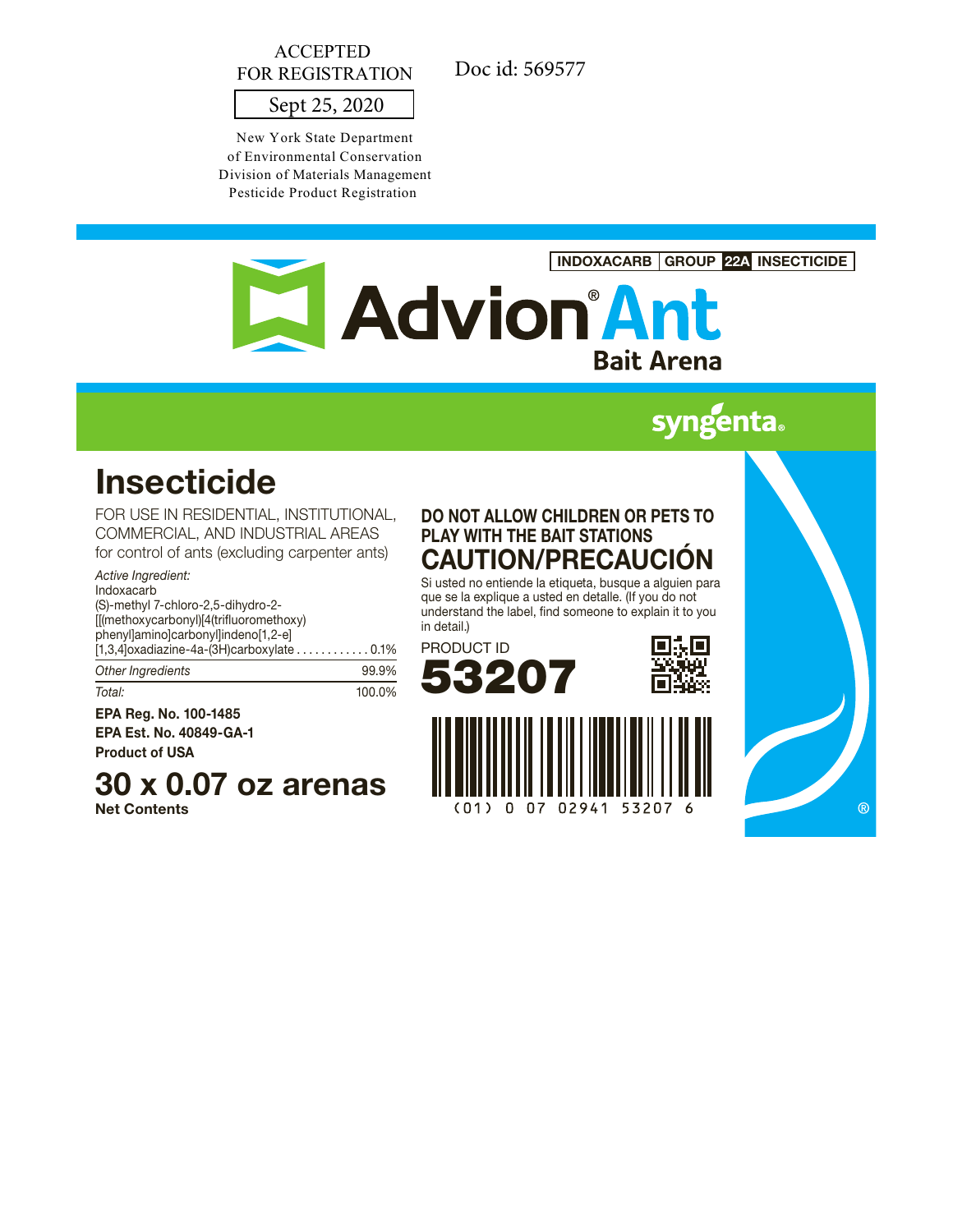# **Advion® Ant Bait Arena**

#### **FIRST AID**

For 24-Hour Medical Emergency Assistance (Human or Animal) or Chemical Emergency Assistance (Spill, Leak, Fire, or Accident), Call

**1-800-888-8372**

### **PRECAUTIONARY STATEMENTS**

## **HAZARDS TO HUMANS (AND DOMESTIC ANIMALS)**

#### **CAUTION**

Wash thoroughly with soap and water after handling bait stations.

#### **ENVIRONMENTAL HAZARDS**

This pesticide is toxic to aquatic invertebrates. Do not apply directly to water, or to areas where surface water is present or to intertidal areas below the mean high water mark. Do not contaminate water when disposing of equipment washwater or rinsate. Drift and runoff may be hazardous to aquatic organisms in water adjacent to treated areas. Runoff of this product will be reduced by avoiding applications when rainfall is forecasted to occur within 24 hours. Do not apply to any impervious surfaces which may contact or lead directly to surface water, storm drains, or urban runoff conveyance systems (gutters).

#### **RESIDENTIAL, INSTITUTIONAL, COMMERCIAL, AND INDUSTRIAL AREAS**

Use sites include but are not limited to single and multi- family residential buildings, institutional, commercial and industrial facilities (including schools, hospitals, warehouses, apartments, supermarkets, restaurants, motels, hotels, food handling/ storage establishments, food manufacturing and processing facilities/plants), and transportation equipment such as aircraft, trains, ships, boats, buses.

### **DIRECTIONS FOR USE**

It is a violation of Federal Law to use this product in a manner inconsistent with its labeling.

#### **GENERAL INFORMATION**

Advion® Ant Bait Arena contains bait material with the active ingredient indoxacarb, an insecticide that acts through ingestion by ants. The activity of this insecticide allows adequate consumption of the bait by ants prior to onset of mortality. This provides enough time for foraging ants to return to nest sites and contaminate other colony members including larvae and queens. This action results in complete control of nuisance ant colonies. Placement of Advion Ant Bait Arena in and around structures will kill foraging ants, including fire ants and harvester ants, but for complete control of outdoor nests of fire ants or harvester ants, use a broadcast or direct mound treatment product.

Space sprays or other residual materials should not be applied directly to or near the bait arenas. Application of these materials can cause ants to behave abnormally and therefore reduce the potential of feeding on the bait material inside the station. Foraging ants must be able to feed on the bait and return to the colony.

Advion Ant Bait Arena should be placed in areas where ants are currently foraging or foraging activity is suspected. The ant bait arenas should be placed adjacent to active foraging trails when possible. Care should be exercised in order to reduce the disturbance to the natural foraging pattern. If placed along foraging trails properly, ants should detect and begin feeding at the bait station within approximately 30 minutes. An increase in foraging activity around the station indicates good recruitment.

In child resistant packaging. Still use care when placing ant bait arenas, especially in or around homes or residential buildings.

#### **INSECT RESISTANCE MANAGEMENT**

| INDOXACARB GROUP |  | 22A I | <b>INSECTICIDE</b> |
|------------------|--|-------|--------------------|
|------------------|--|-------|--------------------|

For resistance management, Advion Ant Bait Arena contains a Group 22A insecticide. Any insect population may contain individuals naturally resistant to Advion Ant Bait Arena and other Group 22A insecticides. The resistant individuals may dominate the insect population if this group of insecticides are used repeatedly in the same treated areas. Appropriate resistance-management strategies should be followed.

To delay insecticide resistance, take the following steps:

- Rotate the use of Advion Ant Bait Arena or other Group 22A insecticides with different groups that control the same pests.
- Adopt an integrated pest management program for insecticide use that includes scouting, uses historical information related to pesticide use, record keeping, and which considers cultural, biological, and other chemical control practices.
- Monitor after application for unexpected target pest survival. If the level of survival suggests the presence of resistance, consult with your local university specialist or certified pest control advisor.
- Contact your local Syngenta representative, retailer, or extension specialist for any additional pesticide resistance-management and/or IPM recommendations for the specific site and pest problems in your area.
- For further information or to report suspected resistance contact Syngenta at 1-866-SYNGENT(A) (866-796-4368).

Syngenta encourages responsible product stewardship to ensure effective long-term control of the insects on this label.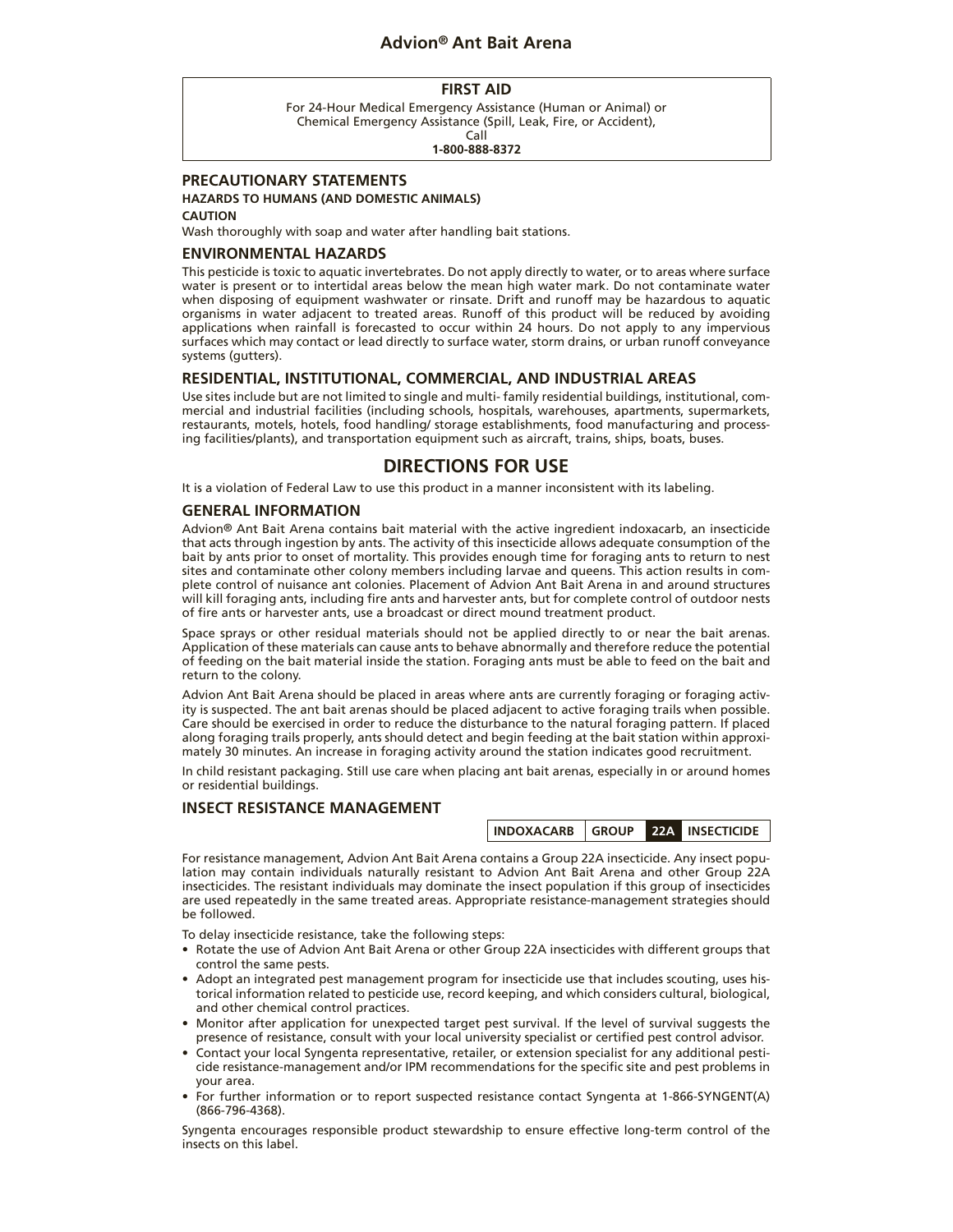# **Advion® Ant Bait Arena**

#### **Indoor Use**

- 1. Thoroughly inspect infested area to determine proper placement of Advion Ant Bait Arena.
- 2. Placement of 1-4 ant bait arenas where ants are observed is adequate to control normal ant infestations. Heavy infestations or infestations that are difficult to access or heavier infestations in larger areas may require application of additional arenas.
- 3. Advion Ant Bait Arena may be placed on vertical surfaces by using an adhesive on the bottom of the station.
- 4. In addition to being placed directly along foraging trails, place Advion Ant Bait Arena along walls, under appliances or industrial equipment, inside garbage containers, inside cabinets, under furniture, or any locations where there is ant activity or ants can potentially gain entry into a building or structure.
- 5. Do not place arenas on food preparation surfaces.
- 6. Inspect the arenas periodically and replace as needed or every 2 to 3 months.

#### **Outdoor Use**

- 1. Thoroughly inspect infested area to determine proper Advion Ant Bait Arena placement. Pay close attention to areas where ants may gain access to a building or structure.
- 2. Apply Advion Ant Bait Arena on or near building/structure exterior areas where ants are actively foraging such as near tree bases, along exterior walls, around garbage-collection areas, utility accesses, windows, vents, or along the ground next to structures.
- 3. Advion Ant Bait Arena may be placed on vertical surfaces by using an adhesive on the bottom of the station.
- 4. Placement of 1-4 ant bait arenas where ants are observed is adequate to control normal ant infestations. Heavy infestations or infestations that are difficult to access or heavier infestations in larger areas may require application of additional arenas
- 5. Inspect the arenas periodically and replace as needed or every 2 to 3 months.

## **STORAGE AND DISPOSAL**

Do not contaminate water, food or feed by storage and disposal.

**Storage:** Store in cool, dry place inaccessible to children and pets.

**Disposal:** If empty, do not reuse/refill this bait station. Place empty bait arena in trash or offer for recycling if available. If partially filled, call your local solid waste authority for disposal instructions or 1-800-334-9481.

#### **CONDITIONS OF SALE AND LIMITATION OF WARRANTY AND LIABILITY**

**NOTICE:** Read the entire Directions for Use and Conditions of Sale and Limitation of Warranty and Liability before buying or using this product. If the terms are not acceptable, return the product at once, unopened, and the purchase price will be refunded.

The Directions for Use of this product must be followed carefully. It is impossible to eliminate all risks inherently associated with the use of this product. Crop injury, ineffectiveness or other unintended consequences may result because of such factors as manner of use or application, weather or crop conditions, presence of other materials or other influencing factors in the use of the product, which are beyond the control of SYNGENTA CROP PROTECTION, LLC or Seller. To the extent permitted by applicable law, Buyer and User agree to hold SYNGENTA and Seller harmless for any claims relating to such factors.

SYNGENTA warrants that this product conforms to the chemical description on the label and is reasonably fit for the purposes stated in the Directions for Use, subject to the inherent risks referred to above, when used in accordance with directions under normal use conditions. To the extent permitted by applicable law: (1) this warranty does not extend to the use of this product contrary to label instructions or under conditions not reasonably foreseeable to or beyond the control of Seller or SYNGENTA, and, (2) Buyer and User assume the risk of any such use. TO THE EXTENT PERMITTED BY APPLICABLE LAW, SYNGENTA MAKES NO WARRANTIES OF MERCHANTABILITY OR OF FITNESS FOR A PARTICULAR PURPOSE NOR ANY OTHER EXPRESS OR IMPLIED WARRANTY EXCEPT AS WARRANTED BY THIS LABEL.

To the extent permitted by applicable law, in no event shall SYNGENTA be liable for any incidental, consequential or special damages resulting from the use or handling of this product. **TO THE EXTENT PERMITTED BY APPLICABLE LAW, THE EXCLUSIVE REMEDY OF THE USER OR BUYER, AND THE EXCLUSIVE LIABILITY OF SYNGENTA AND SELLER FOR ANY AND ALL CLAIMS, LOSSES, INJURIES OR DAMAGES (INCLUDING CLAIMS BASED ON BREACH OF WARRANTY, CONTRACT, NEGLIGENCE, TORT, STRICT LIABILITY OR OTHERWISE) RESULTING FROM THE USE OR HANDLING OF THIS PRODUCT, SHALL BE THE RETURN OF THE PURCHASE PRICE OF THE PRODUCT OR, AT THE ELECTION OF SYNGENTA OR SELLER, THE REPLACEMENT OF THE PRODUCT.**